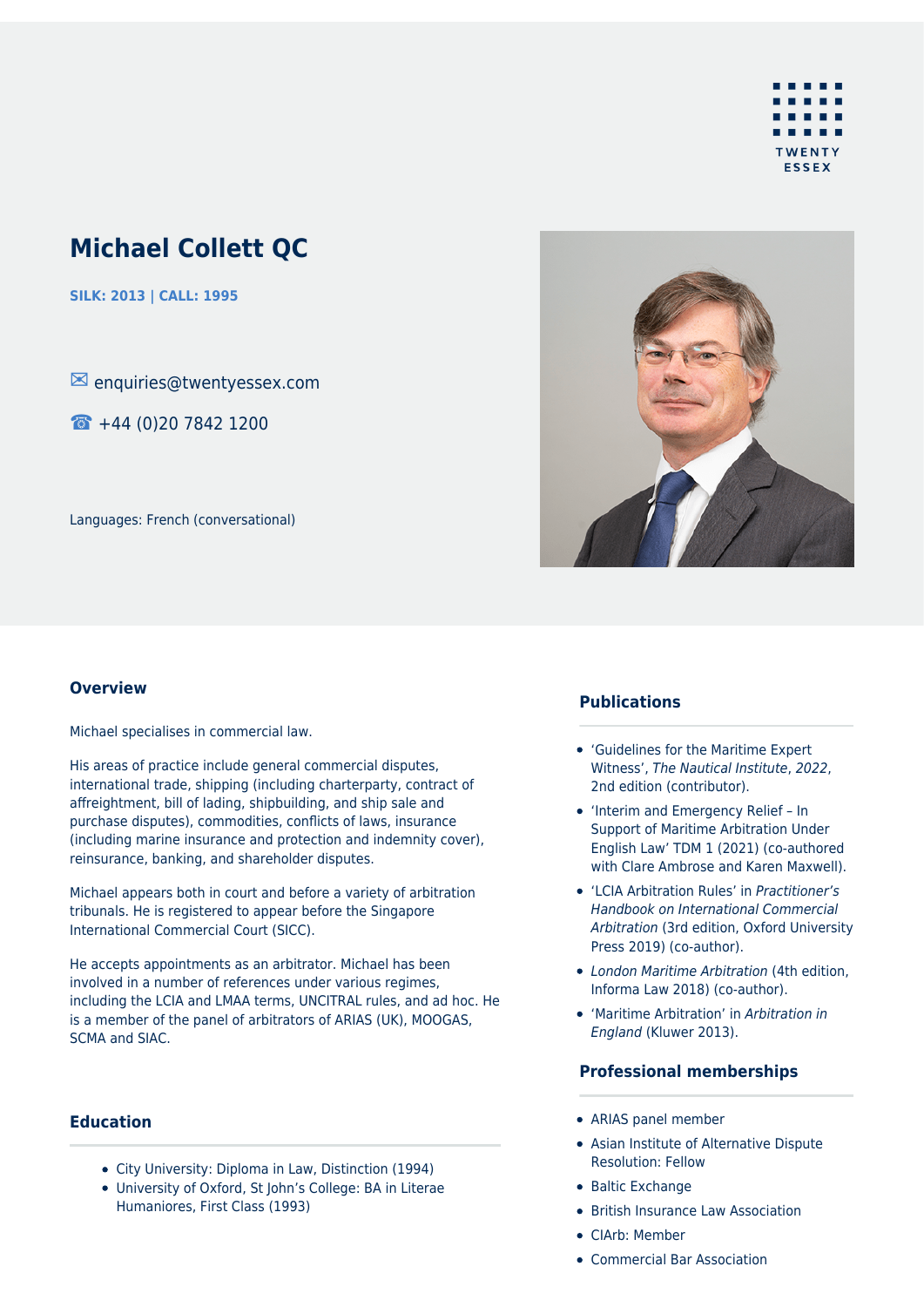- LCIA European Users' Council
- LMAA: Supporting Member
- London Common Law and Commercial Bar Association: Chair (2018–19)
- MOOGAS panel member
- SIAC panel member
- SCMA panel member and procedure committee member
- SICC registered foreign lawyer

## **Lectures / talks**

- 'To what extent are Charterers under a T/C required to provide bunkers in reliance on/accordance with the engine specification in the C/P?': White Paper (May 2019).
- 'Does "The Aqasia Judgment" conclude whether liability in bulk cargo cases is limited under the Hague Rules?': White Paper Conference (February 2017).
- 'With Volcafe invoked in virtually every cargo claim, what counts and what will sway the Court when trying to stop the burden of proof from shifting to the carrier?' White Paper On-Demand Conference (June 2020)

#### **Example cases**

- Scipion Active Trading Fund v Vallis Group Ltd [2020] EWHC 1451 (Comm) acted for the claimant lenders on their claim to recover damages under a collateral management agreement in respect of the loss of a large quantity of copper scrap in Morocco which was security for the claimants' loan to a third party. The court held that the claimants could recover substantial damages of more than US\$10 million from the collateral managers by virtue of the claimants' possessory rights as bailors, notwithstanding the invalidity of their security over the copper scrap under local law.
- Pan Ocean Co Ltd v China-Base Group Ltd [2019] EWHC 982 (Comm), [2019] 2 Lloyd's Rep. 335: acted for the defendants who successfully challenged the English Court's jurisdiction to grant an anti-suit injunction on the grounds that an implied Brandt v. Liverpool contract on the terms of a bill of lading would not satisfy the writing requirements in article 25 of Regulation 1215/2015 (the Recast Brussels Regulation). The Court would also have refused an injunction on the grounds of delay.
- Sea Master Shipping Inc v Arab Bank (Switzerland) Ltd [2018] EWHC 1902 (Comm); [2018] Bus LR 1798; [2019] 1 Lloyd's Rep 101: acted for the claimants on an application under s 67 Arbitration Act 1996, which established that a holder of a bill of lading is bound by an arbitration agreement in the bill even if it has not incurred liabilities under the contract of carriage and has transferred the bill of lading to a different holder.
- Golden Endurance Shipping SA v RMA Watanya SA (The Golden Endurance) [2016] EWHC 2110 (Comm); [2017] 1 All ER (Comm) 438: acted for the claimant shipowners in dispute about whether a Moroccan judgment should be recognised by the English court and the meaning of "suit" in article III rule 6 of the Hague Rules.
- Louis Dreyfus Commodities Suisse SA v MT Maritime Management BV [2015] EWHC 2505 (Comm); [2016] 1 Lloyd's Rep 197: an appeal on a point of law from an arbitration award, which considered the recoverability of losses relating to follow-on fixtures on the repudiation of a voyage charter.
- Aston FFI (Suisse) SA v Louis Dreyfus Commodities Suisse SA [2015] EWHC 80 (Comm); [2015] 1 Lloyd's Rep 413: an appeal on a point of law from a GAFTA arbitration award, which considered whether the "inspection final" clause in a contract for the sale of Russian milling wheat contained an exclusive code for the determination of the quality and condition of the goods.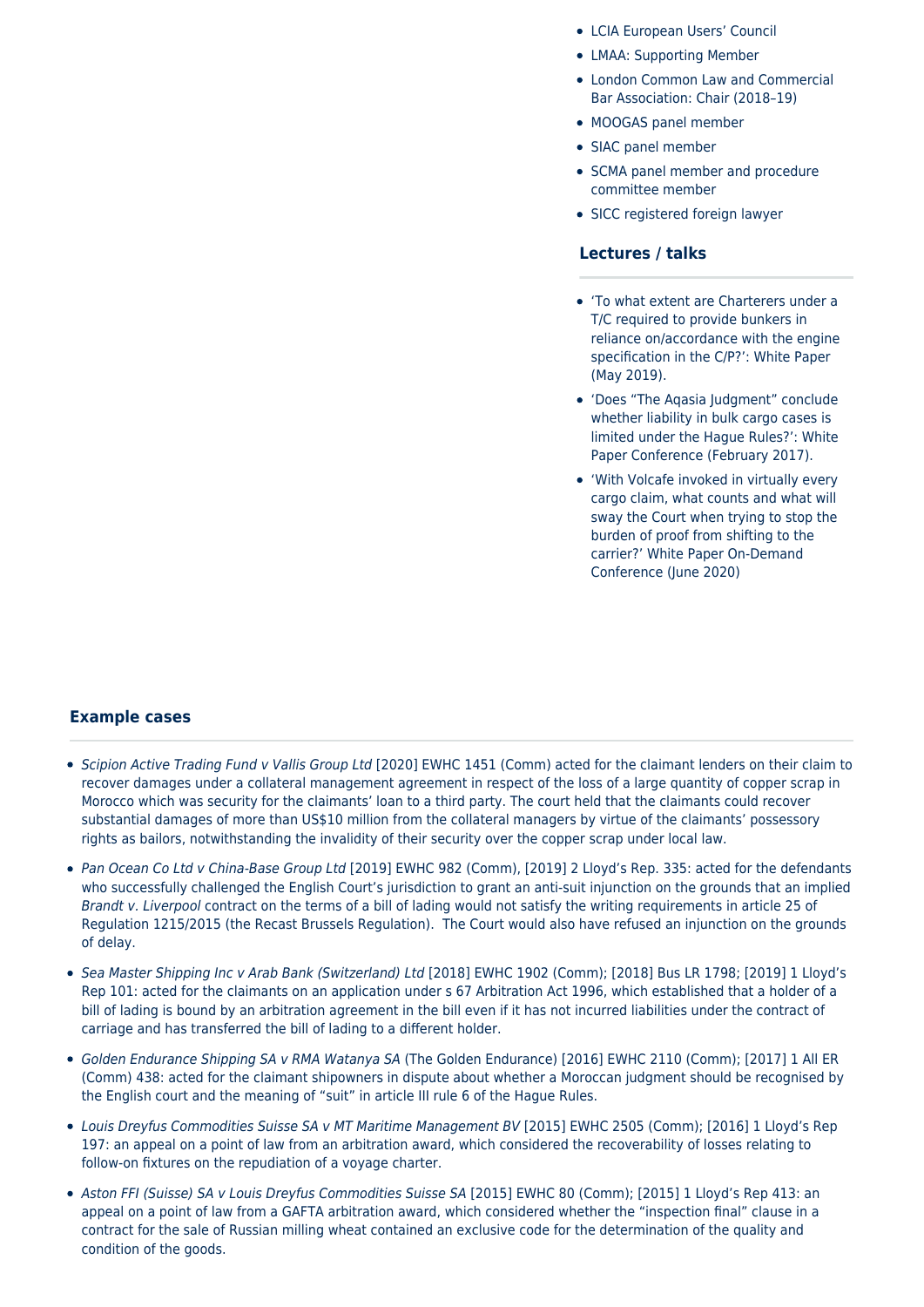- Golden Endurance Shipping SA v RMA Watanya SA (The Golden Endurance) [2014] EWHC 3917 (Comm); [2015] 1 Lloyd's Rep 266: acted for the claimant shipowner in an application for an anti-suit injunction that raised questions about the incorporation of arbitration agreements into bills of lading, the effect of a bill of lading combining Congen 1978 and 1994 forms, and whether permission to serve claims for an anti-suit injunction, negative declaration and damages out of the jurisdiction should be granted.
- Navig8 Pte Ltd v Al-Riyadh Co for Vegetable Oil Industry [2013] EWHC 328 (Comm); [2013] 2 Lloyd's Rep 104: acted for the claimant shipowner in an application for an anti-suit injunction that raised questions about the identity of the contractual carrier, whether permission to serve out of the jurisdiction should be granted, and whether anti-suit relief might be granted ancillary to declarations.
- PEC Ltd v Asia Golden Rice Ltd [2012] EWHC 846 (Comm); [2013] 1 Lloyd's Rep 82: in this case, the court decided that a challenge to a ruling of a first tier GAFTA tribunal that it has jurisdiction must be made by way of s 67 Arbitration Act 1996, rather than an appeal to a GAFTA Board of Appeal, and that the time for appealing ran from the date of the first tier award.
- Lombard North Central Plc v GATX Corp [2012] EWHC 1067 (Comm), [2012] 1 Lloyd's Rep 662: acted for the applicant seeking stay of Commercial Court proceedings in favour of LCIA arbitration. The court considered s 9 Arbitration Act 1996 and the court's inherent jurisdiction to grant a stay.
- Zodiac Maritime Agencies Ltd v Fortescue Metals Group Ltd (The Kildare) [2010] EWHC 903 (Comm); [2011] 2 Lloyd's Rep 360: this case considered the measure of damages upon the repudiation of a long-term consecutive voyage charter, including the meaning of an "available market" and whether damages should be assessed by reference to that market when there was no available market at the date of termination, but there was one at a later date.
- SOS Corporacion Alimentaria SA (formerly SOS Cuetara SA) v Inerco Trade SA [2010] EWHC 162 (Comm); [2010] 2 Lloyd's Rep. 345: acted for the respondent, which successfully resisted an application for an extension of time for commencement of FOSFA arbitration under s 12 Arbitration Act 1996. The case decided that the pre-1996 Act case law should be disregarded.

## **Commodities and sale of goods**

- Saipol SA v Inerco [2015] 1 Lloyd's Rep. 26 Sale of goods FOB sale of Ukrainian crude sunflower oil in bulk on FOSFA terms – contamination – damages – whether sections 53 and 54 of the Sale of Goods Act 1979 limited recoverable damages to the difference between the value of the goods at delivery and the value they would have had if they had fulfilled the contract.
- Aston FFI (Suisse) SA v Louis Dreyfus Commodities Suisse SA [2015] EWHC 80 (Comm) [2015] 1 Lloyd's Rep. 413 Sale of goods – FOB sale of Russian milling wheat – Contract incorporating GASC Terms, GAFTA 49 and GAFTA 124 – whether the "inspection final" clause in the contract contained an exclusive code for the determination of the quality and condition of the goods.
- PEC Limited v Asia Golden Rice Co Ltd [2013] 1 Lloyd's Rep. 82 Disputed contract for sale of Thai rice GAFTA 125 Arbitration Rules – Section 70(2) of the Arbitration Act 1996 – Whether time for challenging the ruling of a GAFTA first tier tribunal that it has jurisdiction runs from the date of the first tier award or the date of completion of any non-jurisdictional appeal to the GAFTA Board of Appeal – meaning of "available arbitral process of appeal or review" considered.
- Wilmar Oleo Pte Ltd v Vinmar Chemicals and Polymers BV [2011] EWHC 2067 (Comm) Sale of goods FOB sale of biofuel (fatty acid methyl ester) – whether contract incorporated a certificate final provision – whether the water content of the product was within the contractual specification – repeatability and reproducibility of standard test methods.
- Pacific Inter Link SDN BHD v Efko Food Ingredients Ltd [2011] EWHC 923 (Comm) Arbitration Sale of goods CFR sale of palm oil (rbd olein) – whether binding contract concluded – whether FOSFA arbitration clause agreed – whether there was an ad hoc submission to FOSFA arbitration.
- SOS Corporacion Alimentaria SA (formerly SOS Cuetara SA) v Inerco Trade SA [2010] EWHC 162 (Comm); [2010] 2 Lloyd's Rep. 345; [2010] 1 C.L.C. 85 – Arbitration – sale of goods – CIF sales of Ukrainian sunflower seed oil – contracts incorporating FOSFA 54 including its arbitration clause – claims became time-barred under the FOSFA Rules – FOSFA Board of Appeal refused to extend time in the exercise of its absolute discretion – applications for permission to appeal under section 69 of the Arbitration Act 1996 and for an extension of time under section 12 of the Arbitration Act 1996 – circumstances in which an appeal on a point of law permissible where tribunal has exercised an absolute discretion – factors relevant to an application to extend time under section 12 - rejection of Aspen Trader.
- Petroplus Marketing AG v Shell Trading International Ltd (The "Ninae") [2009] 2 Lloyd's Rep. 611 Sale of goods FOB sale of high sulphur fuel oil – pricing by reference to bill of lading date – whether buyers entitled to withhold payment on the basis that the price had been increased by delay in shipment.
- UR Power GmbH v Kuok Oils and Grains Pte Ltd [2009] 2 Lloyd's Rep. 495 Arbitration Sale of goods CIF sale of crude palm oil – challenges to FOSFA award – dispute whether parties entered into binding agreement – whether tribunal had jurisdiction to determine that issue – whether right to challenge jurisdiction lost – whether arbitration agreement binding even if underlying contract did not come into existence – time limit for challenging FOSFA Board of Appeal award.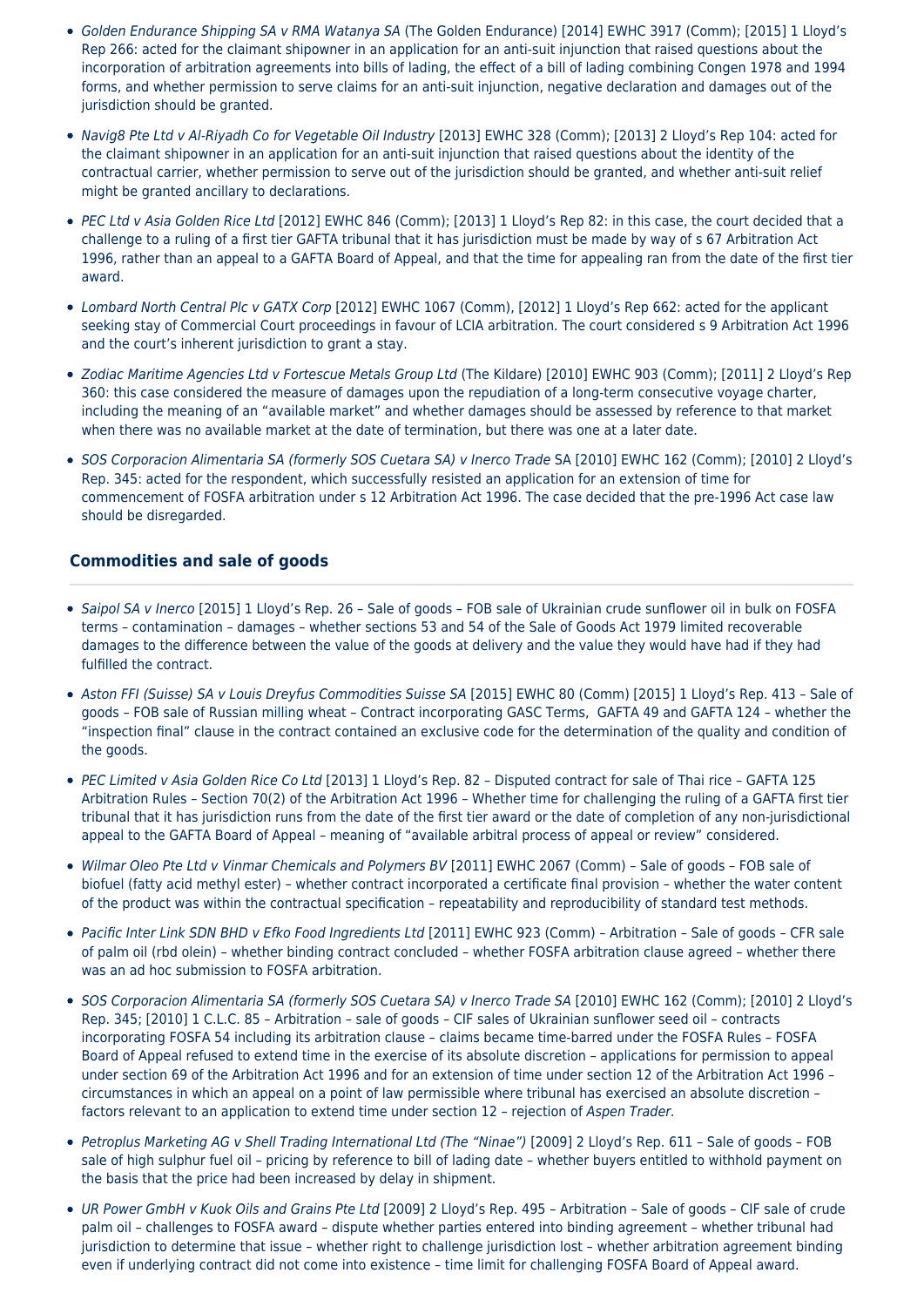## **Shipping**

- Sea Master Shipping Inc v Arab Bank (Switzerland) Ltd [2020] EWHC 2030 (Comm), [2021] 1 Lloyd's Rep. 500, LMLN 1063 August 2020: acted for the claimants on an appeal on points of law under s 69 of the Arbitration Act 1996 concerning the implication of terms into a bill of lading contract as to the discharge and delivery of a cargo when the bill of lading incorporated a voyage charterparty providing for demurrage to be paid by the charterers.
- Pan Ocean Co Ltd v China-Base Group Ltd [2019] EWHC 982 (Comm), [2019] 2 Lloyd's Rep. 335; acted for the defendants who successfully challenged the English Court's jurisdiction to grant an anti-suit injunction on the grounds that an implied Brandt v. Liverpool contract on the terms of a bill of lading would not satisfy the writing requirements in article 25 of Regulation 1215/2015 (the Recast Brussels Regulation). The Court would also have refused an injunction on the grounds of delay.
- Sea Master Shipping Inc v Arab Bank (Switzerland) Ltd [2018] EWHC 1902 (Comm); [2018] Bus LR 1798; [2019] 1 Lloyd's Rep 101: acted for the claimants on an application under s 67 Arbitration Act 1996, which established that a holder of a bill of lading is bound by an arbitration agreement in the bill even if it has not incurred liabilities under the contract of carriage and has transferred the bill of lading to a different holder.
- Wolff v Trinity Logistics USA Inc [2018] EWCA Civ 2765, [2019] 1 WLR 3997: an appeal concerning claims of procuring breach of contract in respect of the misdelivery of goods imported into the UK from Bangladesh. The Court clarified the circumstances in which a respondent must make a cross-appeal rather than file a respondent's notice.
- London Arbitration 11/18 (2018) 1000 LMLN 2 Time Charterparty Vessel arrested in Jordan in relation to cargo claim Whether owners were obliged to provide security to release arrest – Whether off-hire during time lost as a result of arrest – Whether owners entitled to an indemnity under clause 13 of Shelltime 4.
- Golden Endurance Shipping SA v RMA Watanya SA (The "Golden Endurance") [2015] 1 Lloyd's Rep. 266 [2014] EWHC 3917 (Comm) – Bills of lading – Cargo claim – Whether arbitration agreement incorporated from charterparty into bill of lading – effect of combining Congen 1978 and 1994 forms – competing proceedings in Morocco – whether permission to serve claims for anti-suit injunction, negative declaration and damages out of the jurisdiction should be granted – whether England the natural forum – whether anti-suit relief should be granted on the grounds that the insurer defendants' conduct was vexatious and oppressive, alternatively in breach of a London arbitration agreement.
- Cosmotrade v Kairos Shipping Ltd (The "Atlantik Confidence") [2013] 2 Lloyd's Rep. 535 Loss of bulk carrier Limitation action – Whether Limitation Fund can be constituted by provision of a P&I Club letter guarantee – Merchant Shipping Act 1995 – Freezing injunction – Risk of dissipation – One ship company.
- Navig8 Pte Ltd v Al-Riyadh Co For Vegetable Oil Industry [2013] EWHC 1565 (Comm) Bills of Lading Cargo Claim Dispute as to identity of contractual carrier – Whether signature on behalf of Master of preponderant importance – Relevance of reference to sub-charterers as 'owners' in clause incorporating charterparty terms – Whether grant of negative declarations would serve a useful purpose where the Defendants had not acknowledged service and were prosecuting a claim in Jordan.
- Navig8 Pte Ltd v Al-Riyadh Co For Vegetable Oil Industry [2013] EWHC 328 (Comm), [2013] 2 Lloyd's Rep. 104 Bills of Lading – Cargo Claim – Dispute as to identity of contractual carrier – competing proceedings in Jordan – CPR 11 – whether permission to serve claims for anti-suit injunction, negative declarations and damages should be granted – whether claim for an anti-suit injunction "in respect of" the bill of lading contracts – whether England the proper place to hear the claims for negative declaratory relief – whether declarations served a useful and legitimate purpose – whether anti-suit relief might be granted ancillary to the declarations.
- Chambal Fertilisers & Chemicals Ltd India Steamship v Trafigura Maritime Ventures Ltd (The "Ratna Shradha") (2012, Court of Appeal) – Voyage Charterparty – Letter of Indemnity – Judicial sale of goods under CPR 25.1(1)(c)(v) – Power of Court to vary an order under CPR3.1(7) – whether a second Judge had power to require charterers to provide a Letter of Indemnity after discharge pursuant to the order of the first Judge had been completed (and the Letter of Indemnity provided in accordance with the order of the first Judge had expired).
- YM Mars Tankers Ltd v Shield Petroleum Co (Nigeria) Ltd (2012) 844, [2012] EWHC 2652 (Comm) LMLN 2a Bill of lading – whether "Law and Litigation Clause" of time charter incorporated into bill of lading – whether the defendants were bound to refer disputes to arbitration – whether anti-suit injunction restraining the defendants from continuing proceedings in Nigeria should be discharged.
- The Kildare (Zodiac Maritime Agencies Ltd v Fortescue Metals Group Ltd) [2010] EWHC 903 (Comm); [2011] 2 Lloyd's Rep. 360 – Long term consecutive voyage charter for carriage of iron ore – whether charter repudiated – whether was an available market for an equivalent charter at the date of termination – whether a subsequent available market was relevant to the assessment of damages – whether the vessel's actual substitute earnings were to be taken into account – the appropriate discount rate to reflect (i) advanced receipt of damages and (ii) contingencies which might have affected performance of the charter had it continued.
- The Darius (Berezovsky v Edmiston & Co Ltd) [2010] EWHC 1883 (Comm); [2011] 1 Lloyd's Rep. 419; [2010] 2 C.L.C. 126 – Sale of superyacht – claim for broker's commission – whether broker the effective cause of the transaction – appropriate rate of commission – quantum meruit.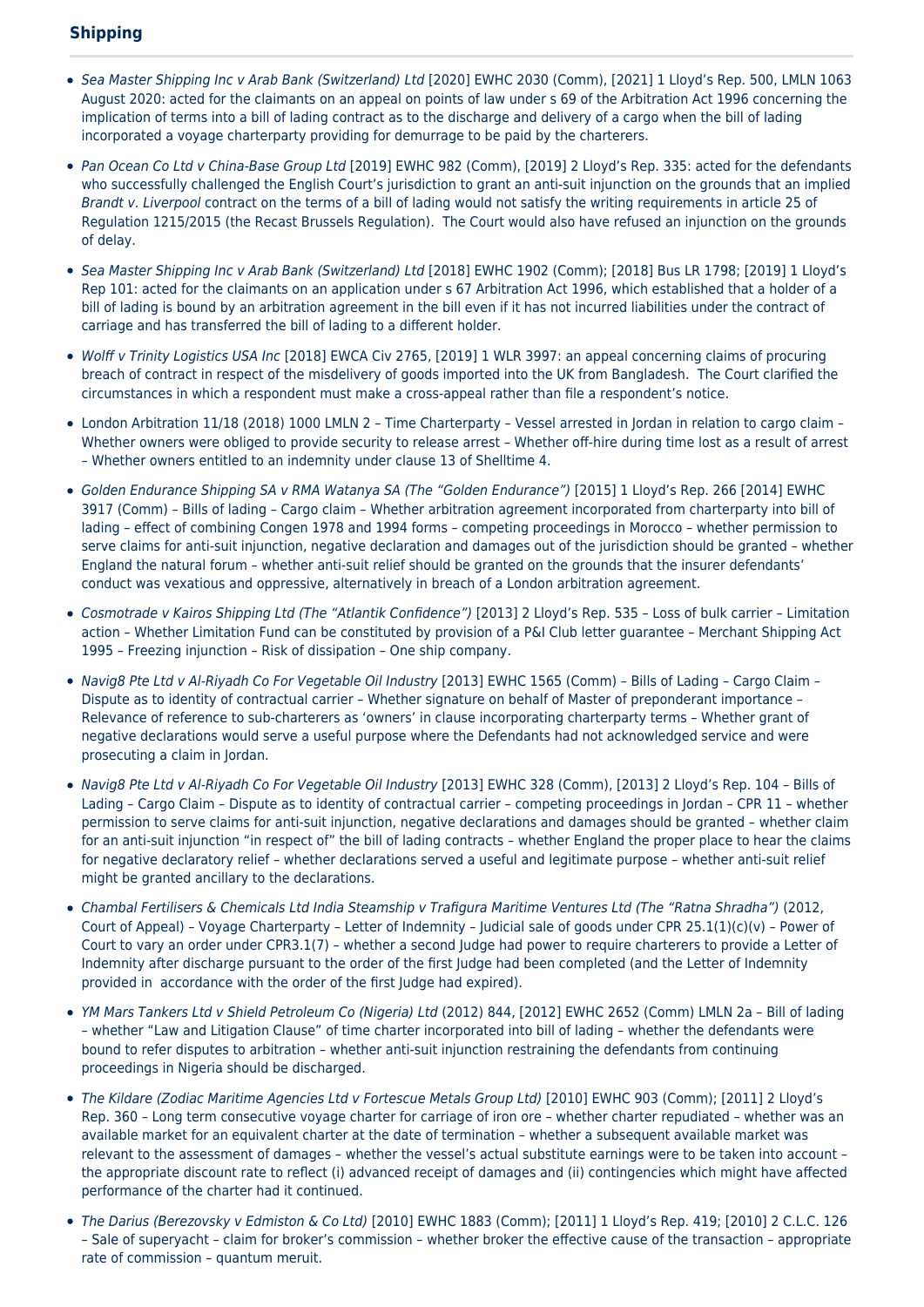- Sotrade Denizcilik Sanayi ve Ticaret AS v Amadou Lo and Ors (The "Duden") [2009] 1 Lloyd's Rep. 145 (sister case to The "Kallang" (No.2)) – Shipping – Arbitration – Bill of lading – London arbitration agreement – arrest in Senegal – whether in breach of arbitration agreement – whether insurers induced breach of arbitration agreement by cargo interests – damages – final anti-suit injunction.
- London Arbitration 11/08 (2008) 749 LMLN Shipping Voyage Charterparty whether party liable as charterer or guarantor – whether Statute of Frauds satisfied – whether charterers liable for deadfreight and demurrage – scope of exclusion for lockout – validity of Notice of Readiness – costs of exercising lien.
- Starlight Shipping v Tai Ping Insurance Co (The "Alexandros T") [2008] 1 Lloyd's Rep. 230 Private International Law -Arbitration – Shipping – Bill of lading – London arbitration agreement – whether Chinese proceedings in breach of arbitration agreement – whether Court should grant anti-suit injunction notwithstanding tribunal constituted – whether non-party to arbitration agreement could obtain permission to serve out under CPR6.20(5)(c).
- Bandwidth Shipping Corporation v Intaari (The "Magdalena Oldendorff") [2008] 1 Lloyd's Rep. 7 (Court of Appeal) Arbitration – Shipping – Time Charterparty – whether point raised for first time in reply in oral closing – whether tribunal failed to give applicant a reasonable opportunity of putting its case or dealing fairly with that of its opponent – whether serious irregularity under s.68 Arbitration Act 1996 London Arbitration 3/07 (2007) 713 LMLN 3 – Shipping – Time Charterparty – whether vessel redelivered late – whether charterers in breach of redelivery notice obligations – whether damages recoverable for loss of follow-on business or too remote – scope of exception for "all dangers and accidents of the seas".
- London Arbitration 3/07 (2007) 713 LMLN 3 Charterparty claim for damages for late redelivery claim for breach of redelivery notice obligations – whether notice to be given by particular date – whether notice to be given in good faith alone, or in good faith and on reasonable grounds – whether defence of dangers and/or accidents of the sea.
- More Og Romsdal Fylkesbatar AS v The Demise Charterers of the Ship "Jotunheim" [2005] 1 Lloyd's Rep. 181 Bareboat charterparty – charterers failed to pay hire – owners sought to withdraw and repossess the vessel – whether owners' rights waived – whether Court should grant relief from forfeiture.
- The Vinson (Quark Ltd v Chiquita Unifrutti Japan Ltd and Ors) (2005) 677 LMLN 1 Arbitration bills of lading whether bills of lading incorporated charterparty containing a London arbitration clause – whether intermediate time charterparty incorporated into bills of lading – challenge to the tribunal's jurisdiction under s.67 Arbitration Act 1996.

## **Arbitration**

- AIC Ltd v Federal Airports Authority of Nigeria [2019] EWHC 2212 (TCC), [2019] 2 Lloyd's Rep. 211 acted for the claimants on their application to enforce a New York Convention award for US\$48 million plus interest. The application was adjourned on condition that the defendants provide security for the award in the sum of US\$24 million.
- Sea Master Shipping Inc v Arab Bank (Switzerland) Ltd [2018] EWHC 1902 (Comm); [2018] Bus LR 1798; [2019] 1 Lloyd's Rep 101: acted for the claimants on an application under s 67 Arbitration Act 1996, which established that a holder of a bill of lading is bound by an arbitration agreement in the bill even if it has not incurred liabilities under the contract of carriage and has transferred the bill of lading to a different holder.
- PEC Limited v Asia Golden Rice Co Ltd [2013] 1 Lloyd's Rep. 82, [2012] EWHC 846 (Comm) Disputed contract for sale of Thai rice – GAFTA 125 Arbitration Rules – Section 70(2) of the Arbitration Act 1996 – Whether time for challenging the ruling of a GAFTA first tier tribunal that it has jurisdiction runs from the date of the first tier award or the date of completion of any non-jurisdictional appeal to the GAFTA Board of Appeal – meaning of "available arbitral process of appeal or review" considered.
- Lombard North Central Plc v GATX Corp [2012] EWHC 1067 (Comm); [2012] 1 Lloyd's Rep. 662 Arbitration agreement incorporating LCIA Rules – application for a stay of Court proceedings – section 9 of the Arbitration Act 1996 – inherent jurisdiction to stay proceedings – article 23.4 of the LCIA Rules – whether the Court proceedings were "in respect of" a referred matter – whether arbitration agreement "null and void, inoperative, or incapable of being performed".
- A v B [2010] EWHC 3302 (Comm); [2011] Bus. L.R. 1020; [2011] 2 All E.R. (Comm) 935; [2011] 1 Lloyd's Rep. 363; [2010] 2 C.L.C. 944 – Arbitration – sale of goods – alleged DAF sales of Kazakh rapeseeds – contracts said to incorporate FOSFA 28 including its arbitration clause – awards made by FOSFA Board of Appeals – challenges brought under sections 67 and 69 of the Arbitration Act 1996 – defendants applied for security for the sums awarded under section 70(7) of the Arbitration Act 1996 – factors relevant to the grant of security under section 70(7) – Peterson Farms followed and Tajik Aluminium doubted.
- Pacific Inter Link SDN BHD v Efko Food Ingredients Ltd [2011] EWHC 923 (Comm) Arbitration Sale of goods CFR sale of palm oil (rbd olein) – whether binding contract concluded – whether FOSFA arbitration clause agreed – whether there was an ad hoc submission to FOSFA arbitration.
- SOS Corporacion Alimentaria SA (formerly SOS Cuetara SA) v Inerco Trade SA [2010] EWHC 162 (Comm); [2010] 2 Lloyd's Rep. 345; [2010] 1 C.L.C. 85 – Arbitration – sale of goods – CIF sales of Ukrainian sunflower seed oil – contracts incorporating FOSFA 54 including its arbitration clause – claims became time-barred under the FOSFA Rules – FOSFA Board of Appeal refused to extend time in the exercise of its absolute discretion – applications for permission to appeal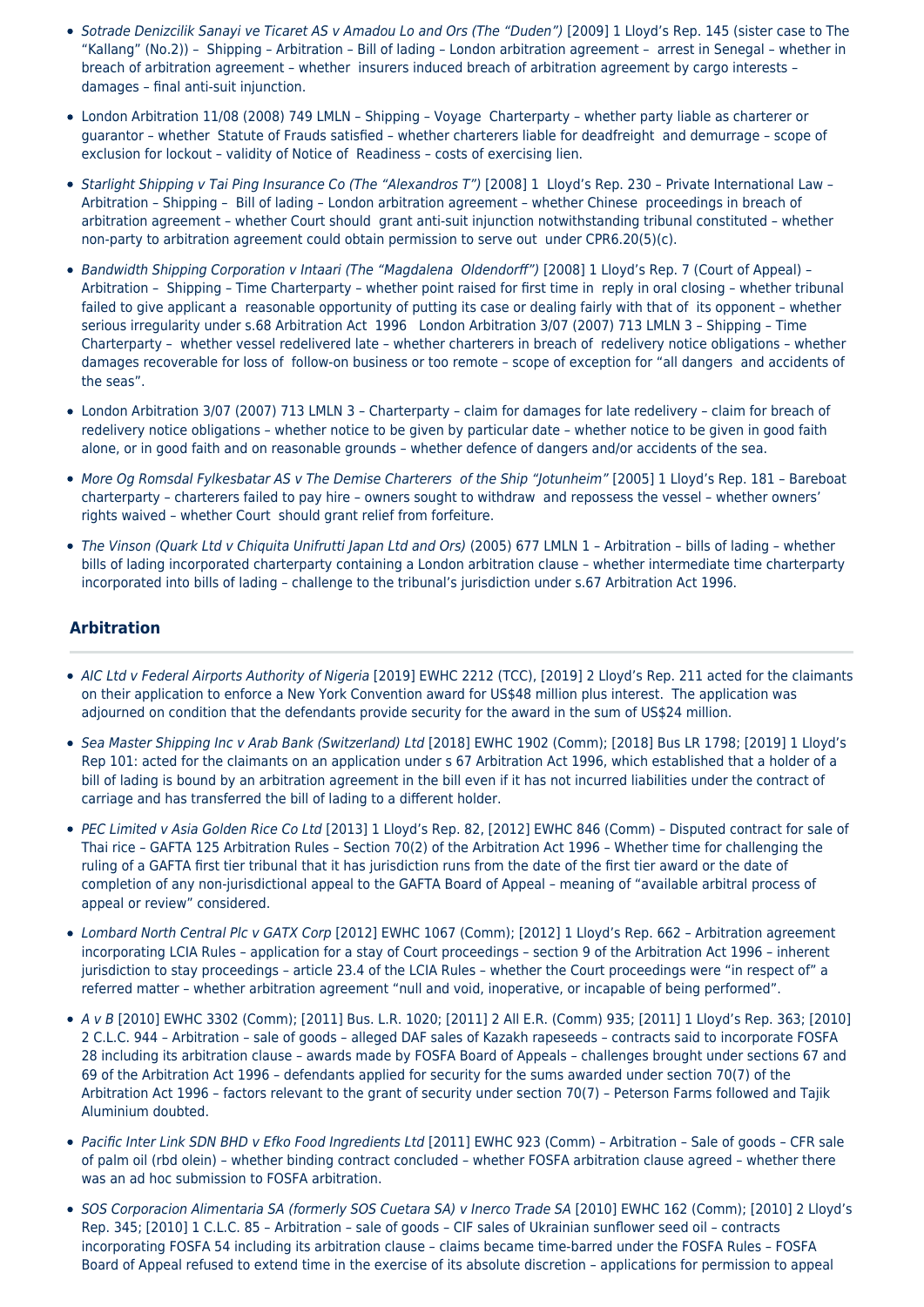under section 69 of the Arbitration Act 1996 and for an extension of time under section 12 of the Arbitration Act 1996 – circumstances in which an appeal on a point of law permissible where tribunal has exercised an absolute discretion – factors relevant to an application to extend time under section 12 – rejection of Aspen Trader.

- UR Power GmbH v Kuok Oils and Grains Pte Ltd [2009] 2 Lloyd's Rep. 495 Arbitration Sale of goods CIF sale of crude palm oil – challenges to FOSFA award – dispute whether parties entered into binding agreement – whether tribunal had jurisdiction to determine that issue – whether right to challenge jurisdiction lost – whether arbitration agreement binding even if underlying contract did not come into existence – time limit for challenging FOSFA Board of Appeal award.
- Sotrade Denizcilik Sanayi ve Ticaret AS v Amadou Lo and Ors (The "Duden") [2009] 1 Lloyd's Rep. 145 (sister case to The "Kallang" (No.2)) – Shipping – Arbitration – Bill of lading – London arbitration agreement – arrest in Senegal – whether in breach of arbitration agreement – whether insurers induced breach of arbitration agreement by cargo interests – damages – final anti-suit injunction.
- Starlight Shipping v Tai Ping Insurance Co (The "Alexandros T") [2008] 1 Lloyd's Rep. 230 Private International Law -Arbitration – Shipping – Bill of lading – London arbitration agreement – whether Chinese proceedings in breach of arbitration agreement – whether Court should grant anti-suit injunction notwithstanding tribunal constituted – whether non-party to arbitration agreement could obtain permission to serve out under CPR6.20(5)(c).
- Bandwidth Shipping Corporation v Intaari (The "Magdalena Oldendorff") [2008] 1 Lloyd's Rep. 7 (Court of Appeal) Arbitration – Shipping – Time Charterparty – whether point raised for first time in reply in oral closing – whether tribunal failed to give applicant a reasonable opportunity of putting its case or dealing fairly with that of its opponent – whether serious irregularity under s.68 Arbitration Act 1996.
- The Vinson (Quark Ltd v Chiquita Unifrutti Japan Ltd and Ors) (2005) 677 LMLN 1 Arbitration bills of lading whether bills of lading incorporated charterparty containing a London arbitration clause – whether intermediate time charterparty incorporated into bills of lading – challenge to the tribunal's jurisdiction under s.67 Arbitration Act 1996.
- Electrosteel Castings Ltd v Scan-Trans Shipping & Chartering Sdn Bhd [2003] 1 Lloyd's Rep. 190 Shipping Arbitration Booking Note – whether party principal or agent – relationship between booking note and recap telex – evidence admissible on an application under s.67 Arbitration Act 1996.

#### **Reinsurance**

- American International Marine Agency of NewYork Inc v Dandridge [2005] Lloyd's Rep. IR 643 Reinsurance hull and machinery insurance – total loss – whether, and if so with what effect, follow the settlements and follow the leader provisions incorporated into reinsurance – breach of classification warranty.
- HIH v Axa Corporate Solutions [2003] Lloyd's Rep. IR 1 (Court of Appeal) Reinsurance film finance insurance breach of warranty – whether reinsurers had waived breach – waiver by election – promissory estoppel – estoppel by convention – whether reliance established where neither party aware of right to be foregone.
- HIH v New Hampshire [2001] 1 Lloyd's Rep. 378; [2001] 2 Lloyd's Rep. 161 (CA) Reinsurance film finance insurance whether warranty as to number of films – whether slip superseded by policy – effect of clause excluding right to avoid – effect of incorporation of such clause into reinsurance.

#### **Banking**

Czarnikow-Rionda Sugar Trading Inc v Standard Bank London and Others [1999] 2 Lloyd's Rep. 187 – Banking – Letter of Credit – Fraud – injunction preventing payment – whether balance of convenience against granting of injunction – whether failure to make full and frank disclosure – whether abuse of process.

## **Shareholder and joint venture disputes**

Confidential LCIA arbitration – Shareholders' agreement – dispute between shareholders of minerals company.

#### **Recommendations**

A clever lawyer who thinks of nuances and is able to grasp the legal and commercial points at play. He is responsive and very user friendly. The Legal 500 UK Bar 2022

Michael is faultless on the law and very calm and collected. Chambers UK Bar 2022